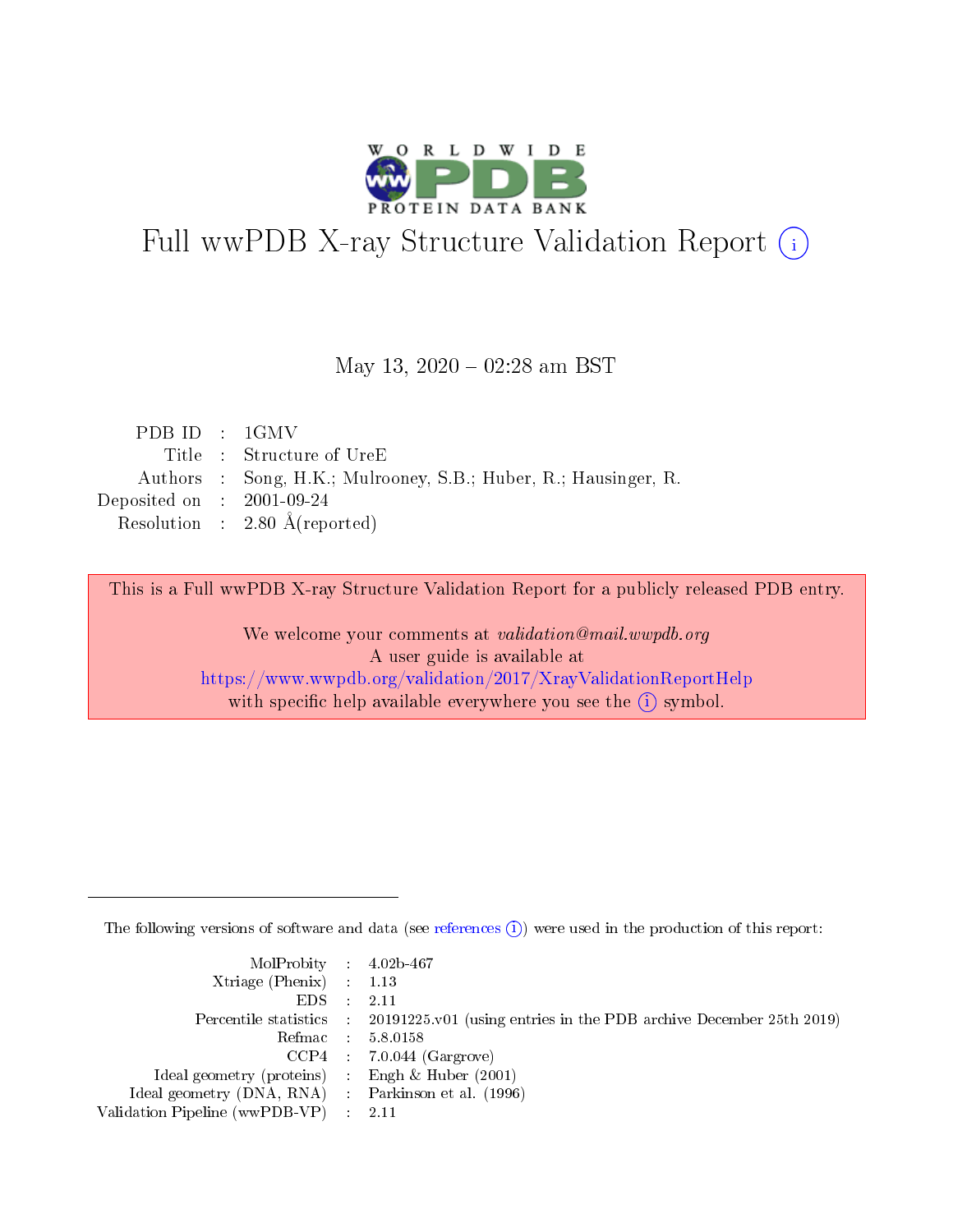# 1 [O](https://www.wwpdb.org/validation/2017/XrayValidationReportHelp#overall_quality)verall quality at a glance  $(i)$

The following experimental techniques were used to determine the structure: X-RAY DIFFRACTION

The reported resolution of this entry is 2.80 Å.

Percentile scores (ranging between 0-100) for global validation metrics of the entry are shown in the following graphic. The table shows the number of entries on which the scores are based.



| Metric                | Whole archive<br>(# $\rm{Entries}$ ) | Similar resolution<br>$(\#\text{Entries}, \text{resolution range}(\text{\AA}))$ |
|-----------------------|--------------------------------------|---------------------------------------------------------------------------------|
| Clashscore            | 141614                               | $3569$ $(2.80-2.80)$                                                            |
| Ramachandran outliers | 138981                               | $3498(2.80-2.80)$                                                               |
| Sidechain outliers    | 138945                               | $3500 (2.80 - 2.80)$                                                            |
| RSRZ outliers         | 127900                               | $3078(2.80-2.80)$                                                               |

The table below summarises the geometric issues observed across the polymeric chains and their fit to the electron density. The red, orange, yellow and green segments on the lower bar indicate the fraction of residues that contain outliers for  $\geq=3$ , 2, 1 and 0 types of geometric quality criteria respectively. A grey segment represents the fraction of residues that are not modelled. The numeric value for each fraction is indicated below the corresponding segment, with a dot representing fractions  $\epsilon=5\%$  The upper red bar (where present) indicates the fraction of residues that have poor fit to the electron density. The numeric value is given above the bar.

| Mol | Chain | Length | Quality of chain |     |     |     |
|-----|-------|--------|------------------|-----|-----|-----|
|     |       |        | 21%              |     |     |     |
|     |       | 143    |                  | 48% | 46% |     |
|     |       |        | $2\%$            |     |     |     |
|     |       | 143    |                  | 63% | 30% | . . |

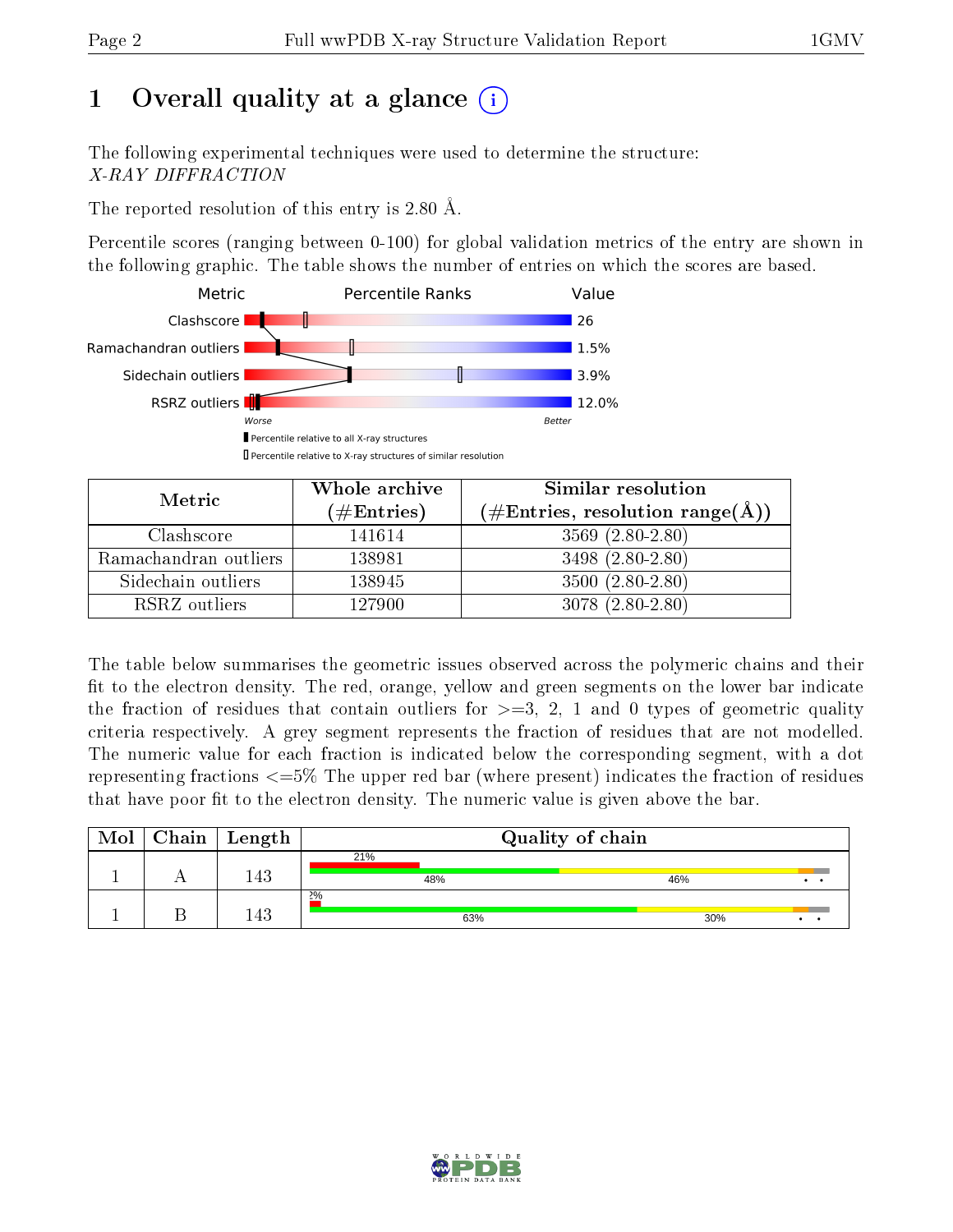# 2 Entry composition (i)

There are 2 unique types of molecules in this entry. The entry contains 2183 atoms, of which 0 are hydrogens and 0 are deuteriums.

In the tables below, the ZeroOcc column contains the number of atoms modelled with zero occupancy, the AltConf column contains the number of residues with at least one atom in alternate conformation and the Trace column contains the number of residues modelled with at most 2 atoms.

| Mol | Chain   Residues | <b>Atoms</b>       |  |               |  |  | $\text{ZeroOcc}$   AltConf   Trace |  |
|-----|------------------|--------------------|--|---------------|--|--|------------------------------------|--|
|     | 138              | Total C N O        |  |               |  |  |                                    |  |
|     |                  | 1065 674 187 198 6 |  |               |  |  |                                    |  |
|     | 137              | Total C N O        |  |               |  |  |                                    |  |
|     |                  | 1060.              |  | 671 186 197 6 |  |  |                                    |  |

• Molecule 1 is a protein called UREE.

There are 2 discrepancies between the modelled and reference sequences:

| Chain |           | $\perp$ Residue $\perp$ Modelled $\perp$ Actual |     | Comment                          | Reference |
|-------|-----------|-------------------------------------------------|-----|----------------------------------|-----------|
|       |           |                                                 | НIS | engineered mutation   UNP P18317 |           |
|       | $10^{-7}$ |                                                 | НIS | engineered mutation   UNP P18317 |           |

• Molecule 2 is water.

|  | $Mol$   Chain   Residues | Atoms                            | ZeroOcc   AltConf |
|--|--------------------------|----------------------------------|-------------------|
|  | 21                       | Total O<br>21<br>21              |                   |
|  | -37                      | Total O<br>37<br>37 <sup>7</sup> |                   |

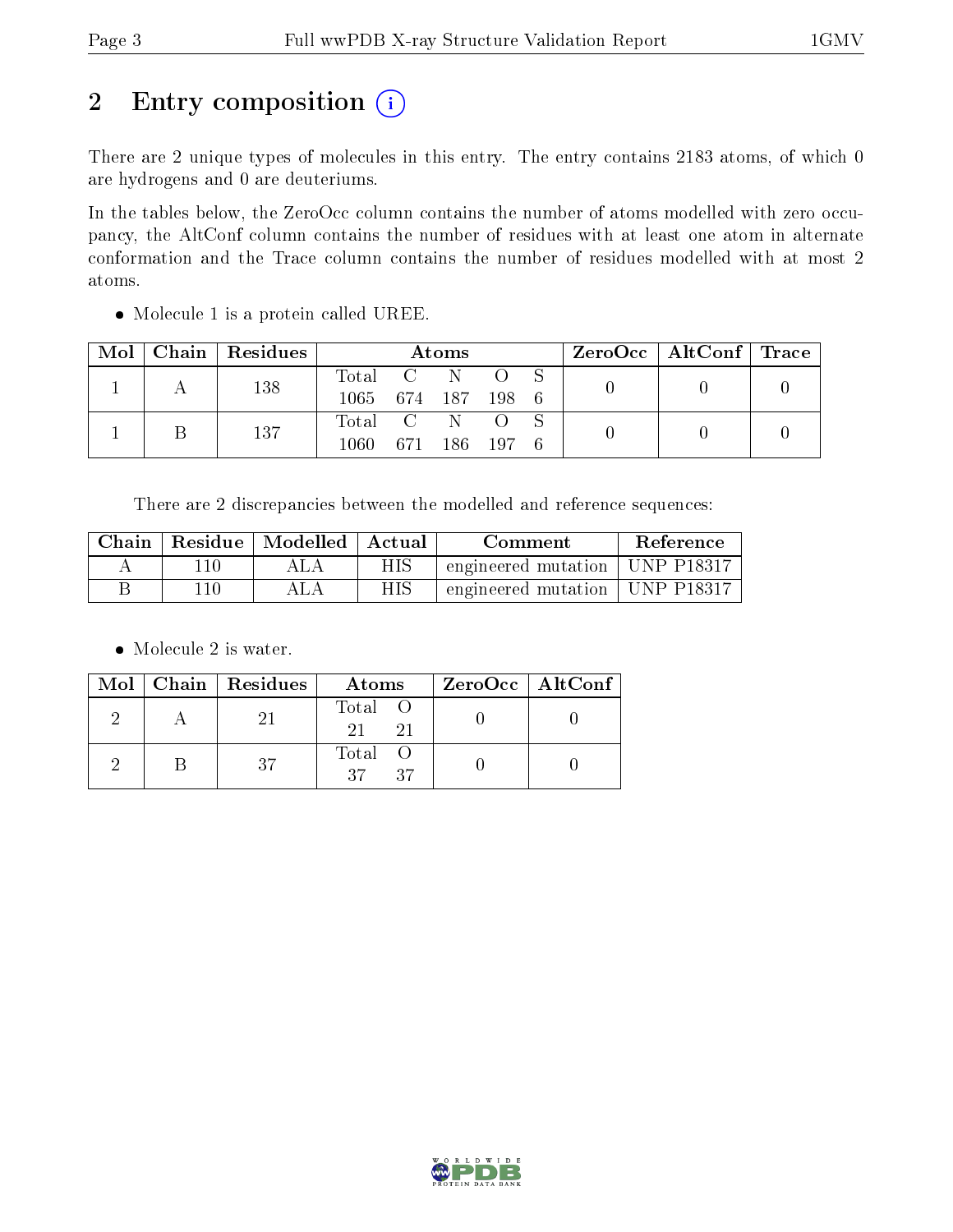# 3 Residue-property plots  $(i)$

These plots are drawn for all protein, RNA and DNA chains in the entry. The first graphic for a chain summarises the proportions of the various outlier classes displayed in the second graphic. The second graphic shows the sequence view annotated by issues in geometry and electron density. Residues are color-coded according to the number of geometric quality criteria for which they contain at least one outlier: green  $= 0$ , yellow  $= 1$ , orange  $= 2$  and red  $= 3$  or more. A red dot above a residue indicates a poor fit to the electron density (RSRZ  $> 2$ ). Stretches of 2 or more consecutive residues without any outlier are shown as a green connector. Residues present in the sample, but not in the model, are shown in grey.



• Molecule 1: UREE

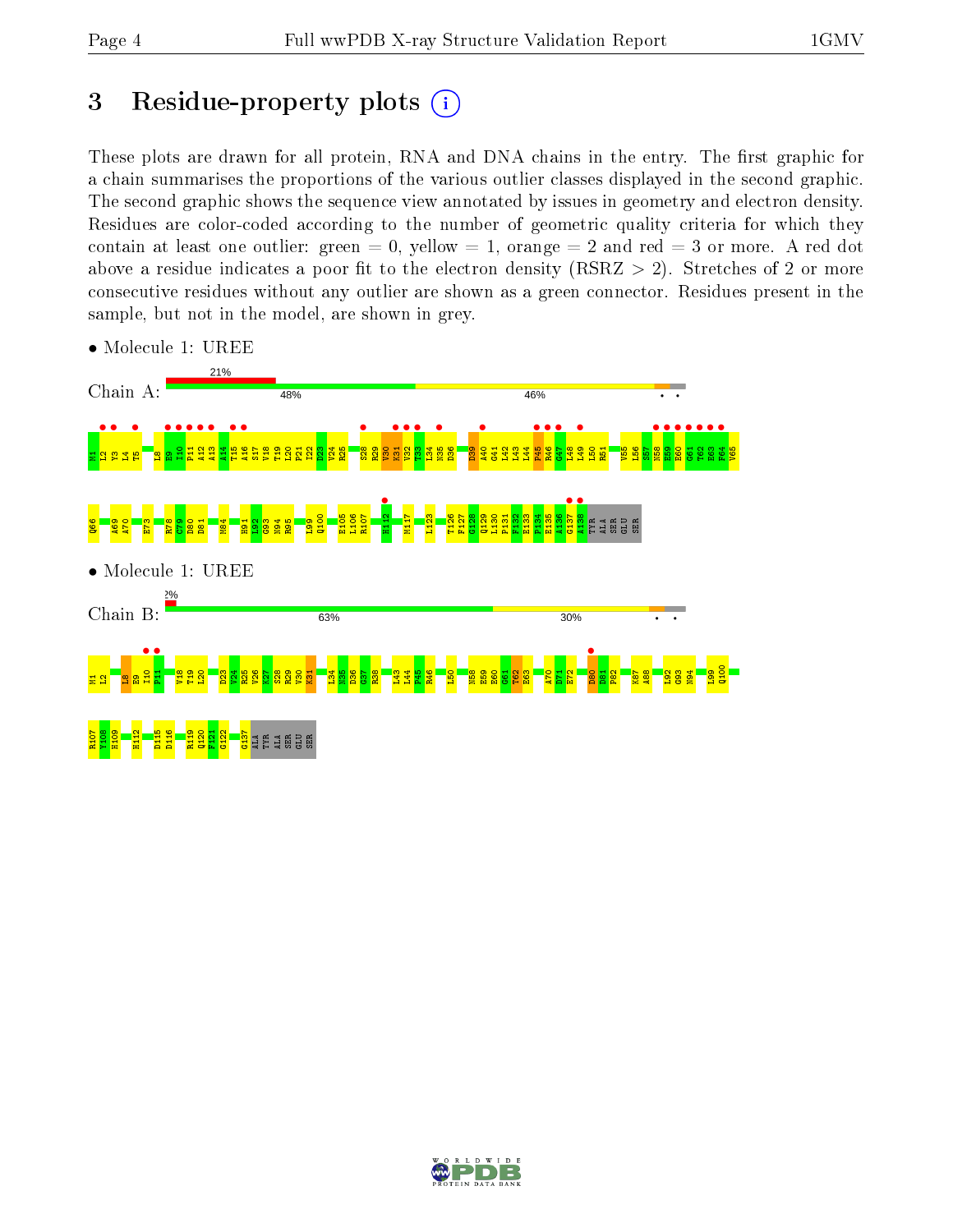# 4 Data and refinement statistics  $(i)$

| Property                                                                | Value                                            | Source     |
|-------------------------------------------------------------------------|--------------------------------------------------|------------|
| Space group                                                             | P 21 21 21                                       | Depositor  |
| Cell constants                                                          | $80.42\text{\AA}$<br>$40.11\text{\AA}$<br>99.85Å | Depositor  |
| a, b, c, $\alpha$ , $\beta$ , $\gamma$                                  | $90.00^\circ$<br>$90.00^\circ$<br>$90.00^\circ$  |            |
| Resolution $(A)$                                                        | 17.00<br>$-2.80$                                 | Depositor  |
|                                                                         | 16.91<br>$-2.80$                                 | <b>EDS</b> |
| $\%$ Data completeness                                                  | $95.8(17.00-2.80)$                               | Depositor  |
| (in resolution range)                                                   | $95.8(16.91-2.80)$                               | <b>EDS</b> |
| $R_{merge}$                                                             | 0.09                                             | Depositor  |
| $\mathrm{R}_{sym}$                                                      | (Not available)                                  | Depositor  |
| $\langle I/\sigma(I) \rangle^{-1}$                                      | $10.21$ (at 2.78Å)                               | Xtriage    |
| Refinement program                                                      | $CNS$ 1.0                                        | Depositor  |
|                                                                         | 0.318<br>0.237                                   | Depositor  |
| $R, R_{free}$                                                           | (Not available)<br>0.254                         | DCC        |
| $\mathcal{R}_{free}$ test set                                           | No test flags present.                           | wwPDB-VP   |
| Wilson B-factor $(A^2)$                                                 | 48.2                                             | Xtriage    |
| Anisotropy                                                              | 0.413                                            | Xtriage    |
| Bulk solvent $k_{sol}(\mathrm{e}/\mathrm{A}^3),\,B_{sol}(\mathrm{A}^2)$ | $0.34$ , 59.8                                    | <b>EDS</b> |
| L-test for twinning <sup>2</sup>                                        | $< L >$ = 0.48, $< L2$ = 0.32                    | Xtriage    |
| Estimated twinning fraction                                             | No twinning to report.                           | Xtriage    |
| $F_o, F_c$ correlation                                                  | 0.90                                             | <b>EDS</b> |
| Total number of atoms                                                   | 2183                                             | wwPDB-VP   |
| Average B, all atoms $(A^2)$                                            | 49.0                                             | wwPDB-VP   |

Xtriage's analysis on translational NCS is as follows: The largest off-origin peak in the Patterson function is  $8.46\%$  of the height of the origin peak. No significant pseudotranslation is detected.

<sup>&</sup>lt;sup>2</sup>Theoretical values of  $\langle |L| \rangle$ ,  $\langle L^2 \rangle$  for acentric reflections are 0.5, 0.333 respectively for untwinned datasets, and 0.375, 0.2 for perfectly twinned datasets.



<span id="page-4-1"></span><span id="page-4-0"></span><sup>1</sup> Intensities estimated from amplitudes.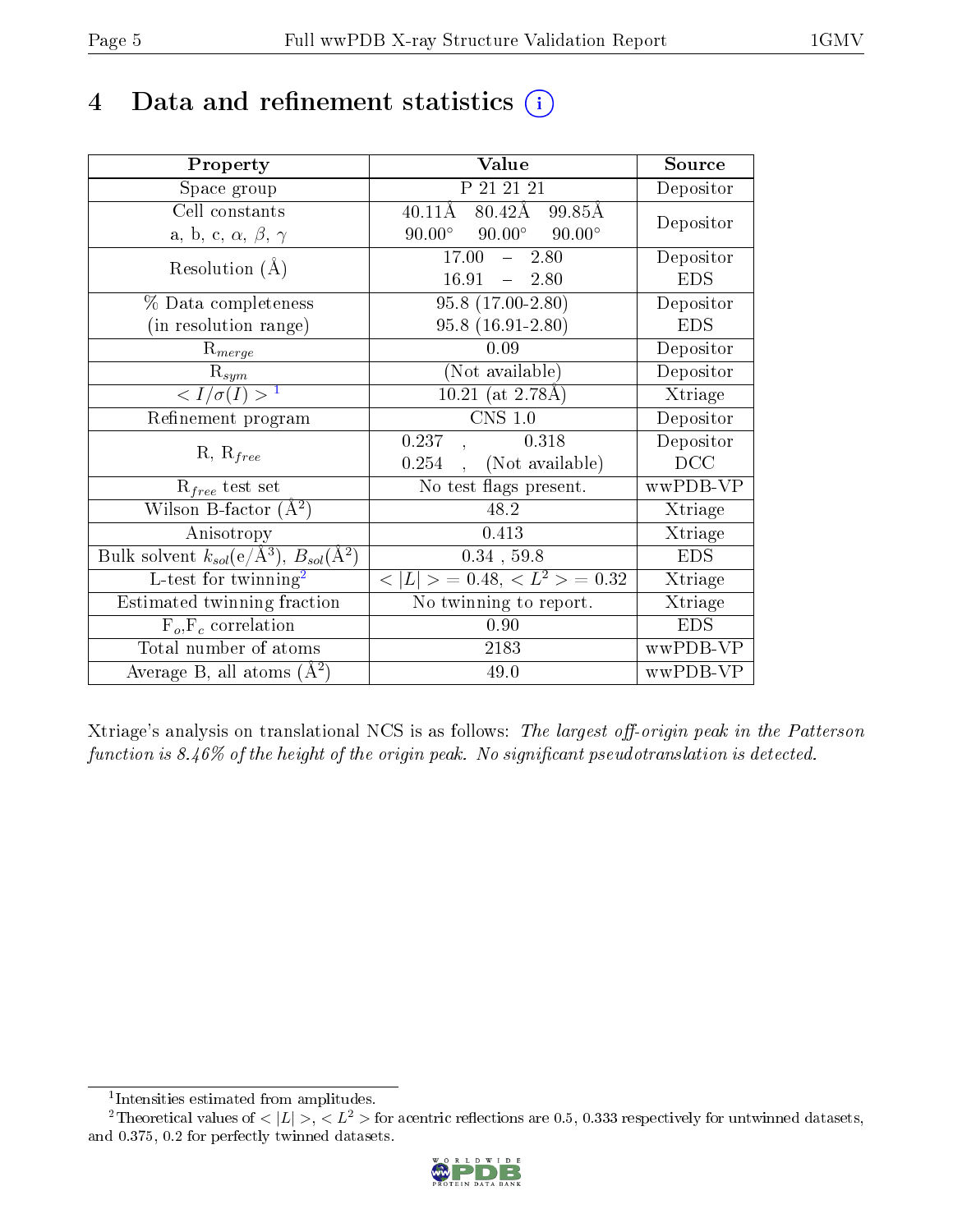# 5 Model quality  $(i)$

## 5.1 Standard geometry  $(i)$

The Z score for a bond length (or angle) is the number of standard deviations the observed value is removed from the expected value. A bond length (or angle) with  $|Z| > 5$  is considered an outlier worth inspection. RMSZ is the root-mean-square of all Z scores of the bond lengths (or angles).

| Mol          | Chain |      | Bond lengths | Bond angles |             |
|--------------|-------|------|--------------|-------------|-------------|
|              |       | RMSZ | # $ Z  > 5$  | RMSZ        | # $ Z  > 5$ |
| $\mathbf{1}$ |       | 0.33 | 0/1084       | 0.60        | 0/1472      |
|              | B     | 0.39 | 0/1079       | 0.66        | 0/1465      |
| AH           | Αll   | 0.36 | 0/2163       | 0.63        | /2937       |

There are no bond length outliers.

There are no bond angle outliers.

There are no chirality outliers.

There are no planarity outliers.

### 5.2 Too-close contacts  $(i)$

In the following table, the Non-H and H(model) columns list the number of non-hydrogen atoms and hydrogen atoms in the chain respectively. The H(added) column lists the number of hydrogen atoms added and optimized by MolProbity. The Clashes column lists the number of clashes within the asymmetric unit, whereas Symm-Clashes lists symmetry related clashes.

|  |      |      |     | Mol   Chain   Non-H   H(model)   H(added)   Clashes   Symm-Clashes |
|--|------|------|-----|--------------------------------------------------------------------|
|  | 1065 | 1077 |     |                                                                    |
|  | 1060 | 1072 | 40. |                                                                    |
|  |      |      |     |                                                                    |
|  | 97   |      |     |                                                                    |
|  | 2183 | 2149 |     |                                                                    |

The all-atom clashscore is defined as the number of clashes found per 1000 atoms (including hydrogen atoms). The all-atom clashscore for this structure is 26.

All (112) close contacts within the same asymmetric unit are listed below, sorted by their clash magnitude.

| Atom-1                                      |                                           | Interatomic    | Clash       |
|---------------------------------------------|-------------------------------------------|----------------|-------------|
| Atom-2                                      |                                           | distance $(A)$ | overlap (A) |
| $1 \cdot R \cdot 58 \cdot A SN \cdot H D21$ | $1 \cdot R \cdot 62 \cdot THR \cdot HCD2$ |                | .09         |

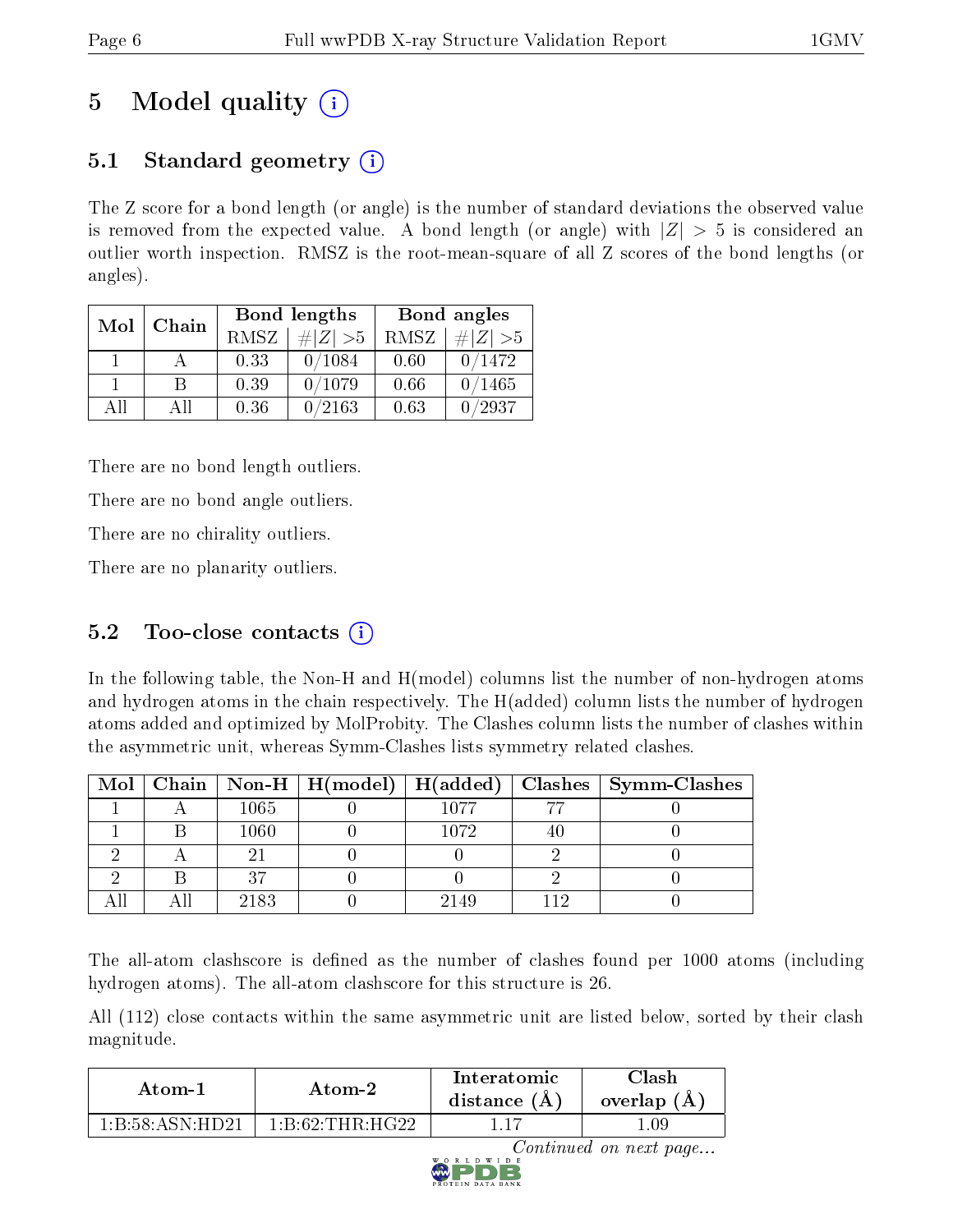| Commaca from previous page |                    | Interatomic    | $\overline{\text{Clash}}$ |
|----------------------------|--------------------|----------------|---------------------------|
| Atom-1                     | Atom-2             | distance $(A)$ | overlap $(A)$             |
| 1: A:30: VAL:H             | 1:A:42:LEU:HB2     | 1.32           | 0.92                      |
| 1:A:30:VAL:HG12            | 1:A:42:LEU:HD12    | 1.59           | 0.84                      |
| 1:B:80:ASP:O               | 1:B:82:PRO:HD3     | 1.79           | 0.83                      |
| 1:A:44:LEU:HB3             | 1: A:48: LEU: HD12 | 1.60           | 0.82                      |
| 1: A:5:THR:HG22            | 1: A:43: LEU:HD23  | 1.63           | 0.81                      |
| 1:A:11:PRO:HA              | 1: A:55: VAL:HG21  | 1.61           | 0.81                      |
| 1:A:45:PRO:HD2             | 1: A:48: LEU: HD11 | 1.62           | 0.81                      |
| 1: A:8: LEU:H              | 1:A:8:LEU:HD23     | 1.47           | 0.78                      |
| 1:A:30:VAL:HG22            | 1: A:31: LYS:H     | 1.49           | 0.77                      |
| 1: A:34:LEU:HD11           | 1:A:40:ALA:HB3     | 1.70           | 0.74                      |
| 1:B:29:ARG:HD3             | 1:B:46:ARG:HH11    | 1.51           | 0.74                      |
| 1:B:59:GLU:HG3             | 1:B:60:GLU:OE2     | 1.90           | 0.72                      |
| 1:A:81:ASP:OD2             | 1: A:84: MET:HG3   | 1.90           | 0.71                      |
| 1:B:58:ASN:ND2             | 1:B:62:THR:HG22    | 2.01           | 0.70                      |
| 1:B:8:LEU:HD13             | 1:B:10:ILE:O       | 1.93           | 0.68                      |
| 1: A:16: ALA: HA           | 1: A:36: ASP:HB3   | 1.76           | 0.68                      |
| 1: A:91: HIS: CE1          | 1:B:137:GLY:HA2    | 2.28           | 0.68                      |
| 1:A:4:LEU:HD11             | 1: A:65: VAL:HGI1  | 1.77           | 0.67                      |
| 1:A:2:LEU:HD23             | 1: A:3: TYR: N     | 2.10           | 0.67                      |
| 1: A:8: LEU: HD21          | 1: A:55: VAL:HG12  | 1.78           | 0.66                      |
| 1:A:135:GLU:OE2            | 1: B:87: LYS: HD2  | 1.96           | 0.65                      |
| 1:A:100:GLN:HB3            | 1:A:107:ARG:HB2    | 1.78           | 0.65                      |
| 1:A:28:SER:HB2             | 1: A:44:LEU:O      | 1.96           | 0.65                      |
| 1:A:13:ALA:HB1             | 1: A:15:THR:HG23   | 1.80           | 0.64                      |
| 1:A:4:LEU:HD13             | 1: A:56:LEU:HD12   | 1.80           | 0.64                      |
| 1:B:8:LEU:O                | 1:B:8:LEU:HD12     | 1.98           | 0.64                      |
| 1: A: 19: THR: HG22        | 1:A:70:ALA:HB2     | 1.78           | 0.64                      |
| 1:B:112:HIS:HA             | 1:B:115:ASP:OD2    | 1.98           | 0.63                      |
| 1:A:25:ARG:HB3             | 1: A:50: LEU: HB2  | 1.80           | 0.63                      |
| $1:$ A: $4:$ LEU: $CD1$    | 1:A:65:VAL:HG11    | 2.29           | 0.62                      |
| 1:B:59:GLU:HB3             | 2:B:2005:HOH:O     | 2.00           | 0.61                      |
| 1:B:46:ARG:HD3             | 2:B:2011:HOH:O     | 2.00           | 0.61                      |
| 1:A:30:VAL:HG22            | 1: A:31:LYS:N      | 2.14           | 0.61                      |
| 1:A:95:ARG:NH2             | 1: A:117: MET:HG3  | 2.17           | 0.60                      |
| 1: A:5:THR:CG2             | 1: A:43:LEU:HD23   | 2.29           | 0.60                      |
| 1: A:31: LYS: HB2          | 1: A:41: GLY: HA2  | 1.84           | 0.59                      |
| 1:B:92:LEU:HD13            | 1:B:99:LEU:HD13    | 1.84           | 0.59                      |
| 1:B:112:HIS:HE1            | 1:B:119:ARG:HH12   | 1.51           | 0.59                      |
| 1: A:5:THR:HA              | 1: A: 43: LEU: HB3 | 1.86           | 0.57                      |
| 1:A:16:ALA:HB3             | 1: A:65:VAL:HA     | 1.88           | 0.56                      |
| 1:A:22:ILE:HA              | 1: A:25: ARG: HE   | 1.71           | 0.56                      |

Continued from previous page.

Continued on next page...

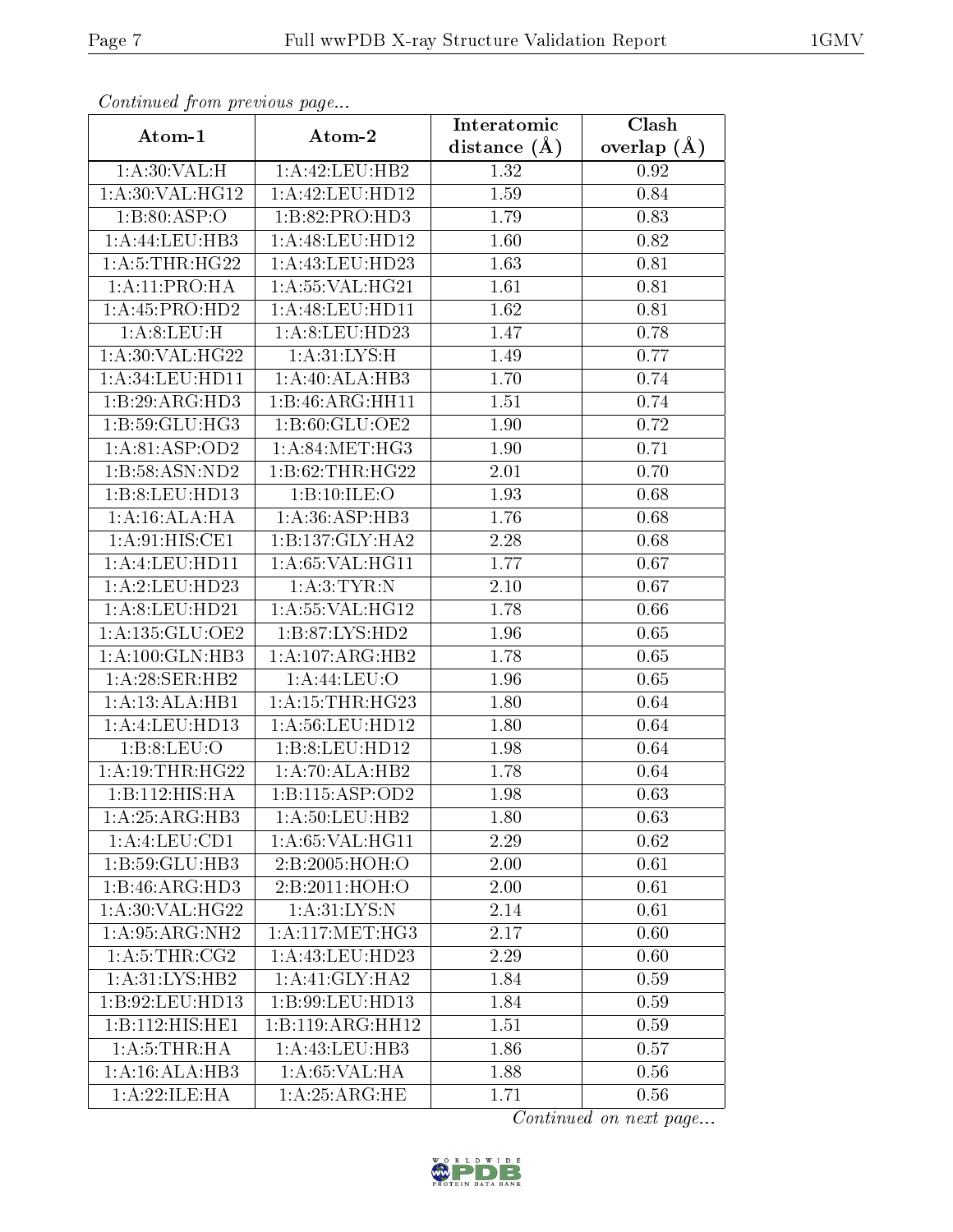| Continuata from previous page     |                             | Interatomic       | Clash         |  |
|-----------------------------------|-----------------------------|-------------------|---------------|--|
| Atom-1                            | Atom-2                      | distance $(\AA)$  | overlap $(A)$ |  |
| 1: A:94: ASN: HA                  | 1: B:93: GLY:O              | 2.06              | 0.55          |  |
| 1:B:36:ASP:OD1                    | 1:B:38:ARG:HD3              | 2.08              | 0.54          |  |
| 1:B:72:GLU:OE1                    | 1:B:109:HIS:HE1             | 1.90              | 0.54          |  |
| 1: A:73: GLU:HG2                  | 1:A:127:PHE:HZ              | 1.73              | 0.53          |  |
| 1:A:78:ARG:HG2                    | 1:A:105:GLU:HG3             | 1.91              | 0.53          |  |
| 1:B:120:GLN:C                     | 1:B:122:GLY:H               | 2.13              | 0.52          |  |
| 1:B:19:THR:HG22                   | 1:B:70:ALA:HB2              | 1.90              | $0.52\,$      |  |
| 1: A:56:LEU:HB2                   | 1: A:65: VAL:HG12           | 1.90              | 0.52          |  |
| 1: A:99: LEU: HD11                | 1: A: 106: LEU: HB3         | 1.92              | 0.51          |  |
| 1:A:21:PRO:O                      | 1: A:25: ARG:HG3            | 2.10              | 0.51          |  |
| 1:B:119:ARG:O                     | 1:B:122:GLY:N               | 2.42              | 0.51          |  |
| $1:$ A:99:LEU:HD12                | 1:A:107:ARG:O               | 2.11              | 0.51          |  |
| 1: A: 5: THE: OGI                 | 1: A:58: ASN: HA            | 2.11              | 0.50          |  |
| 1:B:29:ARG:HD3                    | 1:B:46:ARG:NH1              | $\overline{2.22}$ | 0.50          |  |
| 1: A:84:MET:HB3                   | 1:A:123:LEU:HD21            | 1.94              | 0.50          |  |
| 1: A:5:THR:HG22                   | 1:A:43:LEU:CD2              | 2.39              | 0.49          |  |
| 1: A:30: VAL:N                    | 1:A:42:LEU:HB2              | 2.13              | 0.49          |  |
| 1: A:100: GLN: HG3                | 1:A:133:GLU:O               | 2.13              | 0.49          |  |
| 1:B:120:GLN:C                     | 1:B:122:GLY:N               | 2.64              | 0.49          |  |
| 1:B:30:VAL:HG22                   | 1: B:31: LYS:N              | 2.29              | 0.48          |  |
| 1:A:130:LEU:HB3                   | 1:A:131:PRO:HD2             | 1.94              | 0.48          |  |
| 1: A:46: ARG: NH1                 | $2:A:2003:\overline{HOH:O}$ | 2.47              | 0.47          |  |
| 1: A:58: ASN:HD21                 | 1: A:60: GLU:HB2            | 1.80              | 0.47          |  |
| 1: A:5:THR:HG22                   | 1:A:43:LEU:HB3              | 1.96              | 0.47          |  |
| 1:B:60:GLU:CD                     | 1: B:60: GLU: H             | 2.18              | 0.47          |  |
| 1:A:8:LEU:H                       | 1: A:8: LEU:CD2             | $\overline{2.22}$ | 0.47          |  |
| 1: B:36: ASP:CG                   | 1:B:38:ARG:HD3              | 2.36              | 0.47          |  |
| $1: A:31:\overline{\text{LYS:O}}$ | 1:A:32:VAL:HG13             | 2.15              | 0.47          |  |
| $1: A:30: VAL: \overline{CG1}$    | 1:A:42:LEU:HD12             | 2.40              | 0.46          |  |
| 1:A:65:VAL:HG22                   | 1: A:66: GLN:N              | 2.30              | 0.46          |  |
| 1:B:100:GLN:HB3                   | 1:B:107:ARG:HB3             | 1.97              | 0.46          |  |
| 1:A:91:HIS:HE1                    | 1:B:137:GLY:HA2             | 1.78              | 0.46          |  |
| 1:B:112:HIS:CE1                   | 1:B:119:ARG:HH12            | 2.32              | 0.46          |  |
| 1:A:44:LEU:HB3                    | 1:A:48:LEU:CD1              | 2.40              | 0.45          |  |
| 1: A:65: VAL:HG22                 | 1: A:66: GLN:H              | 1.81              | 0.45          |  |
| 1:A:51:ARG:C                      | 2: A:2004:HOH:O             | 2.55              | 0.45          |  |
| 1:B:88:ALA:O                      | 1:B:92:LEU:HG               | 2.16              | 0.45          |  |
| 1: A:31: LYS: HG2                 | 1: A:40: ALA:O              | 2.16              | 0.45          |  |
| 1:A:17:SER:HB3                    | $1:A:35:ASN:H\overline{B2}$ | 1.99              | 0.45          |  |
| 1:A:25:ARG:NH2                    | 1:A:69:ALA:HB2              | 2.32              | 0.45          |  |
| 1: A:49: LEU:HD21                 | 1: A:51: ARG:NH2            | 2.32              | 0.44          |  |

Continued from previous page.

Continued on next page...

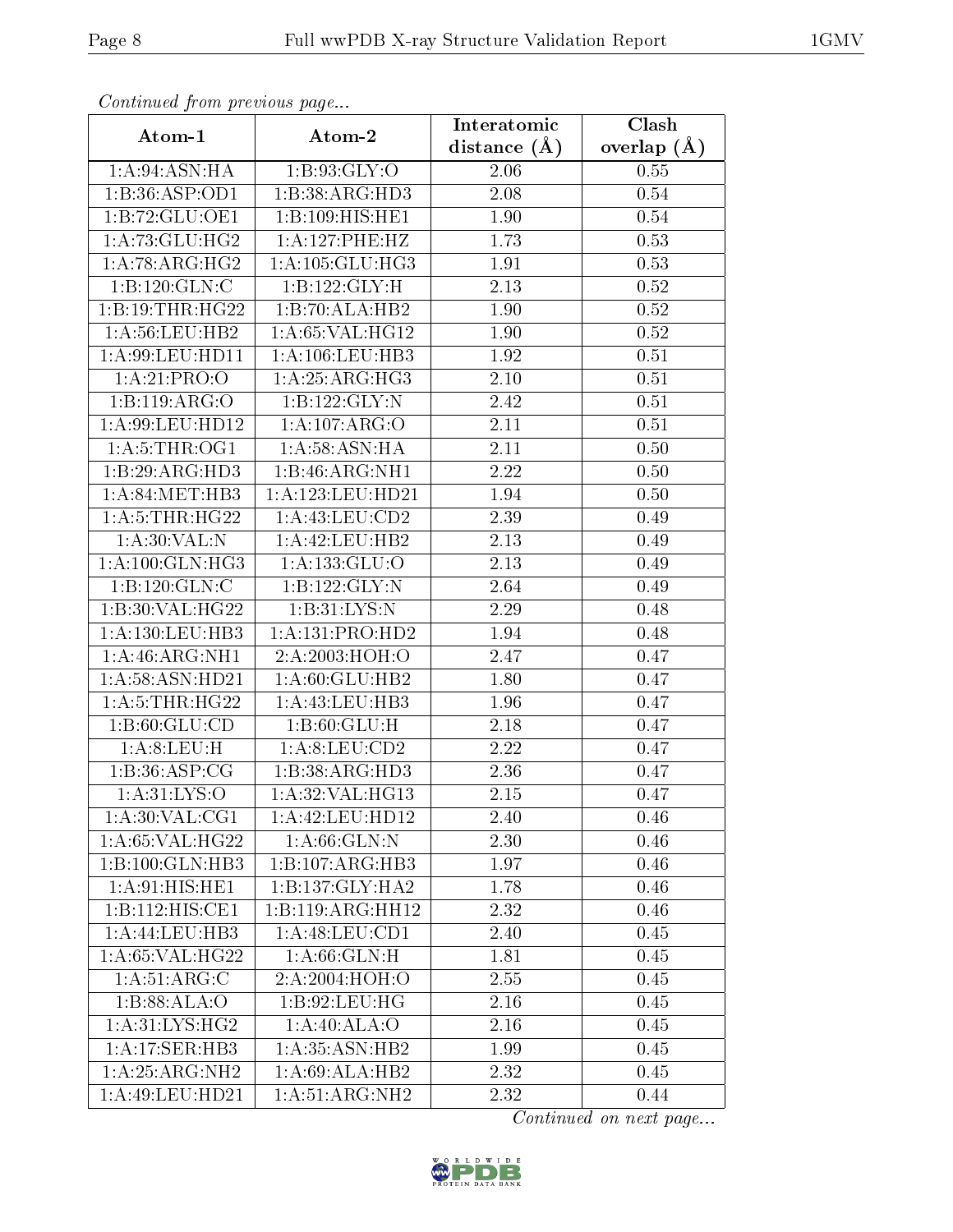| . <i>. .</i>       | $\cdots$ $\cdots$ $\cdots$ | Interatomic       | <b>Clash</b>  |
|--------------------|----------------------------|-------------------|---------------|
| Atom-1             | Atom-2                     | distance $(\AA)$  | overlap $(A)$ |
| 1:B:36:ASP:OD2     | 1:B:38:ARG:HD3             | 2.18              | 0.44          |
| 1:B:1:MET:HG3      | 1:B:2:LEU:N                | $\overline{2.32}$ | 0.44          |
| 1:B:18:VAL:HB      | 1:B:34:LEU:HD23            | 1.99              | 0.44          |
| 1: A: 45: PRO:CD   | 1:A:48:LEU:HD11            | 2.39              | 0.44          |
| 1: A:31:LYS:NZ     | 1:A:39:ASP:HB3             | 2.33              | 0.43          |
| 1: A:20: LEU:HB3   | 1:A:21:PRO:HD2             | 2.00              | 0.43          |
| 1:A:22:ILE:HB      | 1:A:25:ARG:HH11            | 1.84              | 0.43          |
| 1:B:18:VAL:H G22   | 1:B:20:LEU:HG              | 1.99              | 0.43          |
| 1:B:23:ASP:O       | 1:B:26:VAL:H G22           | 2.18              | 0.43          |
| 1:B:116:ASP:HA     | 1:B:119:ARG:HD2            | 2.00              | 0.43          |
| 1:A:81:ASP:OD2     | 1: A:84:MET:HE2            | 2.19              | 0.42          |
| 1:B:28:SER:OG      | 1:B:44:LEU:O               | 2.36              | 0.42          |
| 1:A:18:VAL:HG12    | 1: A:66: GLN:O             | 2.20              | 0.42          |
| 1: A:78: ARG: CG   | 1: A: 105: GLU: HG3        | 2.50              | 0.42          |
| 1: A:93: GLY:O     | 1:B:94:ASN:HA              | 2.20              | 0.42          |
| 1: A:29: ARG: HA   | 1: A: 42: LEU: CB          | 2.49              | 0.41          |
| 1:A:81:ASP:OD2     | 1: A:84:MET:CE             | 2.68              | 0.41          |
| 1:B:25:ARG:HD2     | $1: B: 50:$ LEU: $O$       | 2.21              | 0.41          |
| 1: A: 73: GLU: HG2 | 1:A:129:GLN:HE22           | 1.85              | 0.41          |
| 1:A:22:ILE:HA      | 1:A:25:ARG:HH11            | 1.86              | 0.41          |
| 1: A:31:LYS:C      | 1:A:31:LYS:HD3             | 2.41              | 0.41          |
| 1:A:29:ARG:HA      | 1: A:42: LEU:HB2           | 2.03              | 0.41          |
| 1:A:24:VAL:HG12    | 1: A:24:VAL:               | 2.21              | 0.40          |
| 1:B:116:ASP:O      | 1:B:120:GLN:HG2            | 2.21              | 0.40          |
| 1:A:11:PRO:HA      | 1: A: 55: VAL: CG2         | 2.44              | 0.40          |
| 1: A:73: GLU: HG2  | 1:A:129:GLN:NE2            | 2.37              | 0.40          |
| 1:B:38:ARG:HH22    | 1: B: 63: GLU: CD          | 2.23              | 0.40          |
| 1: A:25: ARG: HA   | 1:A:50:LEU:HD12            | 2.03              | 0.40          |
| 1:A:80:ASP:OD2     | $1:A:80:\overline{ASP:C}$  | 2.60              | 0.40          |

Continued from previous page...

There are no symmetry-related clashes.

### 5.3 Torsion angles (i)

#### 5.3.1 Protein backbone (i)

In the following table, the Percentiles column shows the percent Ramachandran outliers of the chain as a percentile score with respect to all X-ray entries followed by that with respect to entries of similar resolution.

The Analysed column shows the number of residues for which the backbone conformation was analysed, and the total number of residues.

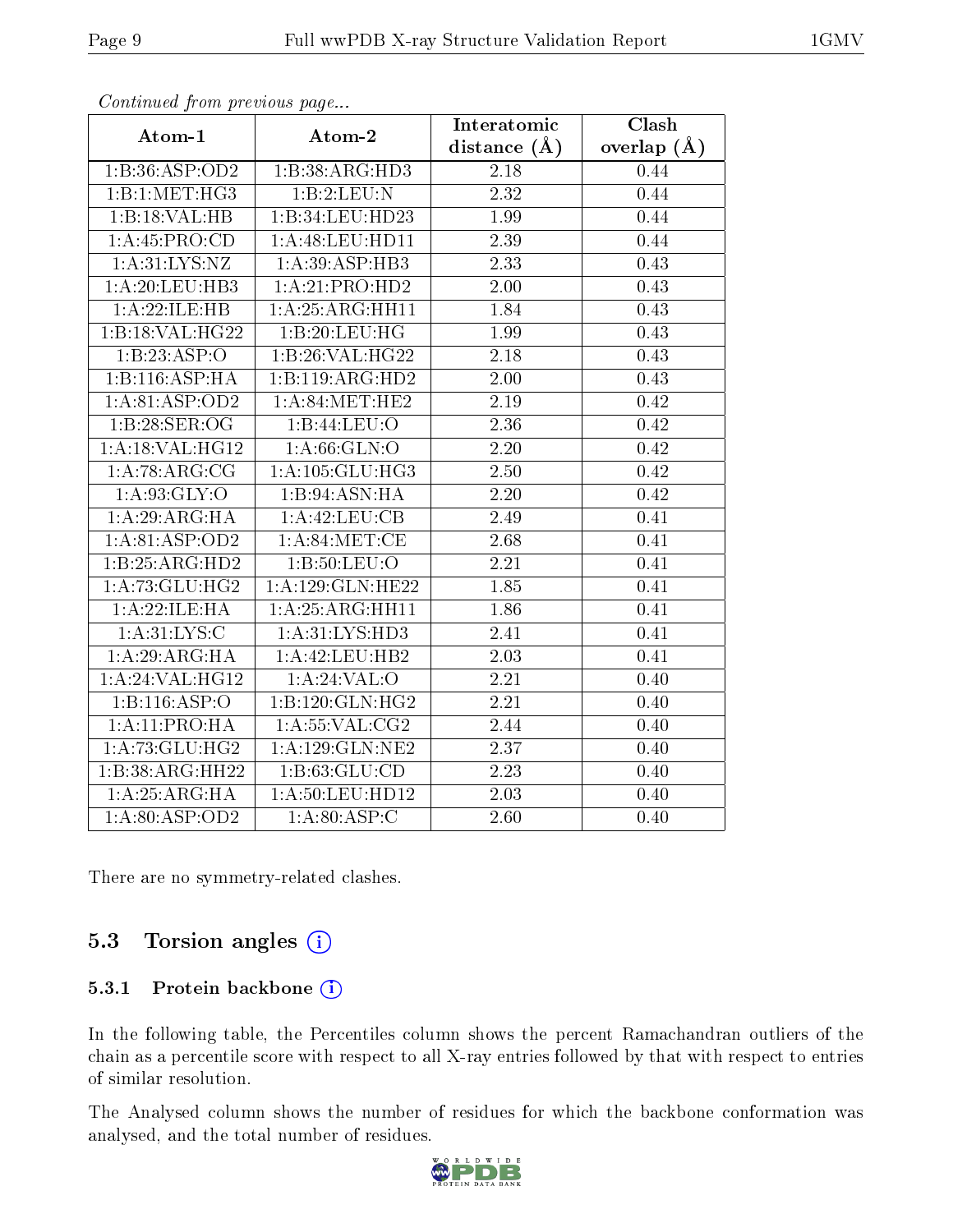| $\rm{Mol}$ | Chain | Analysed                                  | Favoured   Allowed   Outliers |           |          | Percentiles                    |
|------------|-------|-------------------------------------------|-------------------------------|-----------|----------|--------------------------------|
|            |       | $136/143$ (95\%)   119 (88\%)   13 (10\%) |                               |           | 4(3%)    | $\vert 4 \vert \vert 15 \vert$ |
|            |       | $135/143$ (94\%)   126 (93\%)             |                               | 9(7%)     |          | 100   100                      |
| All        | All   | $271/286$ (95\%)   245 (90\%)             |                               | $22(8\%)$ | $4(2\%)$ | 10 <sup>1</sup><br>33          |

All (4) Ramachandran outliers are listed below:

| Mol | Chain | Res | <b>Type</b> |
|-----|-------|-----|-------------|
|     |       | 12  | A L A       |
|     |       | 30  | VAL         |
|     |       | 137 | GLY         |
|     |       | 45  | <b>PRO</b>  |

#### 5.3.2 Protein sidechains (i)

In the following table, the Percentiles column shows the percent sidechain outliers of the chain as a percentile score with respect to all X-ray entries followed by that with respect to entries of similar resolution.

The Analysed column shows the number of residues for which the sidechain conformation was analysed, and the total number of residues.

| Mol | Chain | Analysed         | Rotameric   Outliers |          | Percentiles |
|-----|-------|------------------|----------------------|----------|-------------|
|     |       | $115/119$ (97\%) | 112 $(97%)$          | $3(3\%)$ | 79<br>46    |
|     |       | $115/119$ (97\%) | $109(95\%)$          | 6 $(5%)$ | 55<br>23    |
| All | All   | 230/238(97%)     | $221(96\%)$          | $9(4\%)$ | 66<br>32    |

All (9) residues with a non-rotameric sidechain are listed below:

| Mol | Chain | Res | <b>Type</b> |
|-----|-------|-----|-------------|
| 1   | А     | 31  | <b>LYS</b>  |
|     | А     | 39  | ASP         |
|     | А     | 126 | THR         |
| 1   | В     | 8   | LEU         |
| 1   | В     | 9   | GLU         |
|     | В     | 31  | <b>LYS</b>  |
|     | В     | 43  | LEU         |
|     | В     | 62  | THR         |
|     |       |     | ASP         |

Some sidechains can be flipped to improve hydrogen bonding and reduce clashes. All (6) such sidechains are listed below:

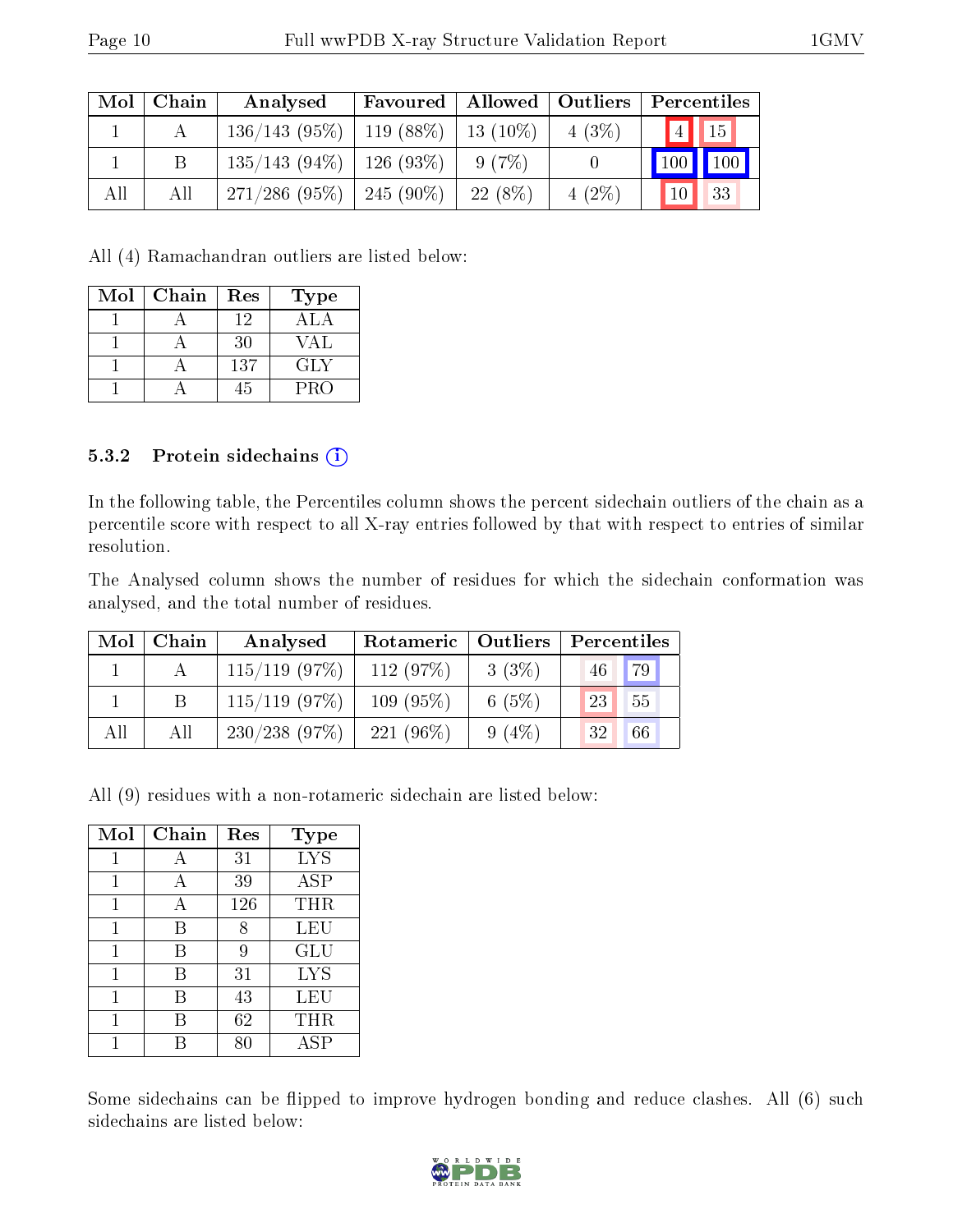| Mol | Chain | Res | <b>Type</b>      |
|-----|-------|-----|------------------|
|     |       | 35  | $\overline{ASN}$ |
|     |       | 58  | <b>ASN</b>       |
|     |       | 66  | <b>GLN</b>       |
|     |       | 112 | <b>HIS</b>       |
|     |       | 109 | HIS              |
|     |       | 112 | <b>HIS</b>       |

#### 5.3.3 RNA (1)

There are no RNA molecules in this entry.

#### 5.4 Non-standard residues in protein, DNA, RNA chains (i)

There are no non-standard protein/DNA/RNA residues in this entry.

#### 5.5 Carbohydrates  $(i)$

There are no carbohydrates in this entry.

#### 5.6 Ligand geometry (i)

There are no ligands in this entry.

#### 5.7 [O](https://www.wwpdb.org/validation/2017/XrayValidationReportHelp#nonstandard_residues_and_ligands)ther polymers  $(i)$

There are no such residues in this entry.

### 5.8 Polymer linkage issues (i)

There are no chain breaks in this entry.

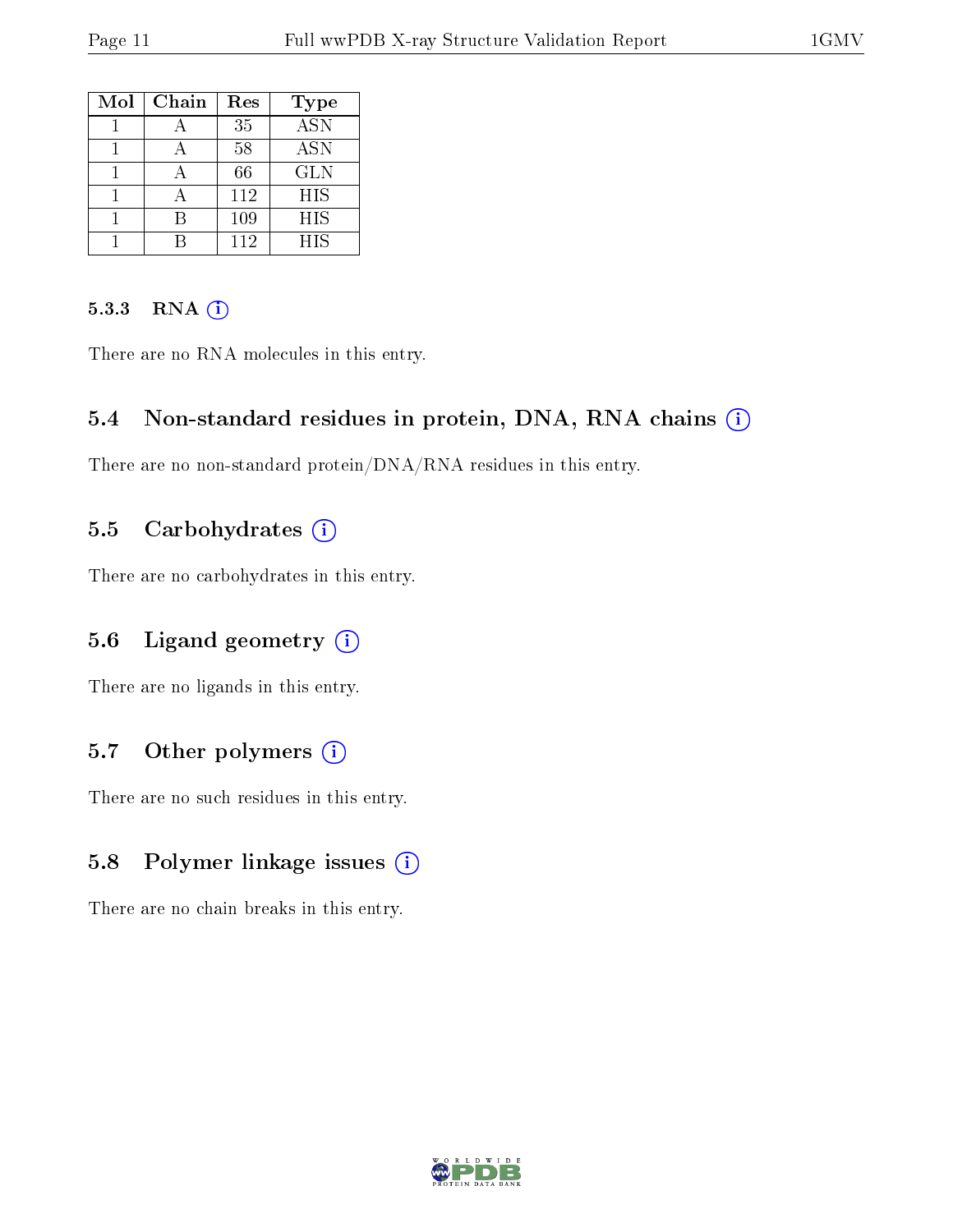# 6 Fit of model and data  $(i)$

### 6.1 Protein, DNA and RNA chains  $(i)$

In the following table, the column labelled  $#RSRZ> 2'$  contains the number (and percentage) of RSRZ outliers, followed by percent RSRZ outliers for the chain as percentile scores relative to all X-ray entries and entries of similar resolution. The OWAB column contains the minimum, median,  $95<sup>th</sup>$  percentile and maximum values of the occupancy-weighted average B-factor per residue. The column labelled ' $Q< 0.9$ ' lists the number of (and percentage) of residues with an average occupancy less than 0.9.

| Mol | Chain | Analysed        | ${ <\hspace{-1.5pt}{\mathrm{RSRZ}} \hspace{-1.5pt}>}$ | # $RSRZ>2$           | $OWAB(A^2)$      | $\rm Q\textcolor{black}{<}0.9$ |
|-----|-------|-----------------|-------------------------------------------------------|----------------------|------------------|--------------------------------|
|     |       | $138/143(96\%)$ | 0.88                                                  | $30(21\%)$ 0 0       | 23, 68, 102, 104 |                                |
|     |       | 137/143(95%)    | $-0.23$                                               | $3(2\%)$<br>62<br>52 | 20, 32, 60, 70   |                                |
| All | All   | $275/286(96\%)$ | 0.33                                                  | $133(12\%)$ 4 2      | 20, 38, 100, 104 |                                |

All (33) RSRZ outliers are listed below:

| Mol            | Chain                   | Res             | $_{\rm Type}$             | $\rm RSRZ$       |
|----------------|-------------------------|-----------------|---------------------------|------------------|
| $\mathbf{1}$   | $\overline{A}$          | 40              | ALA                       | 14.4             |
| $\overline{1}$ | $\boldsymbol{A}$        | 12              | <b>ALA</b>                | 5.7              |
| $\overline{1}$ | $\overline{\rm A}$      | 11              | PRO                       | 5.5              |
| $\overline{1}$ | $\overline{\rm A}$      | $\overline{2}$  | <b>LEU</b>                | $\overline{5.0}$ |
| $\overline{1}$ | $\overline{A}$          | $\overline{46}$ | $\rm{ARG}$                | $\overline{4.3}$ |
| $\overline{1}$ | $\overline{\rm A}$      | 62              | <b>THR</b>                | 3.9              |
| $\overline{1}$ | $\overline{\mathbf{A}}$ | $\overline{15}$ | <b>THR</b>                | $\overline{3.7}$ |
| $\overline{1}$ | $\overline{A}$          | 64              | PHE                       | $\overline{3.7}$ |
| $\overline{1}$ | $\overline{\rm A}$      | 58              | $\overline{\text{ASN}}$   | $\overline{3.5}$ |
| $\overline{1}$ | $\overline{\mathrm{B}}$ | 80              | $\overline{\text{ASP}}$   | $\overline{3.5}$ |
| $\overline{1}$ | $\overline{B}$          | 11              | PRO                       | 3.4              |
| $\overline{1}$ | $\overline{\rm A}$      | 138             | $\overline{\text{ALA}}$   | $\overline{3.4}$ |
| $\overline{1}$ | $\overline{\rm A}$      | $\overline{61}$ | $\overline{\text{GLY}}$   | $\overline{3.3}$ |
| $\mathbf{1}$   | $\overline{\rm A}$      | $\overline{10}$ | <b>ILE</b>                | $\overline{3.3}$ |
| $\overline{1}$ | $\overline{A}$          | $\overline{45}$ | $\overline{\text{PRO}}$   | $\overline{3.2}$ |
| $\overline{1}$ | $\overline{\rm A}$      | $\overline{13}$ | $\overline{\rm ALA}$      | $\overline{3.2}$ |
| $\overline{1}$ | $\overline{A}$          | 59              | $\overline{\mathrm{GLU}}$ | $\overline{3.2}$ |
| $\overline{1}$ | $\overline{\rm A}$      | 16              | $\overline{\text{ALA}}$   | $\overline{3.2}$ |
| $\overline{1}$ | $\overline{\rm A}$      | 112             | <b>HIS</b>                | $\overline{3.0}$ |
| $\mathbf{1}$   | $\overline{\rm A}$      | 9               | GLU                       | $3.0\,$          |
| $\overline{1}$ | $\overline{B}$          | 10              | <b>ILE</b>                | 2.7              |
| $\overline{1}$ | $\overline{A}$          | $\overline{3}$  | <b>TYR</b>                | 2.7              |
| $\overline{1}$ | $\overline{A}$          | 35              | <b>ASN</b>                | 2.6              |
| $\overline{1}$ | $\overline{\rm A}$      | $\overline{5}$  | THR                       | 2.6              |

Continued on next page...